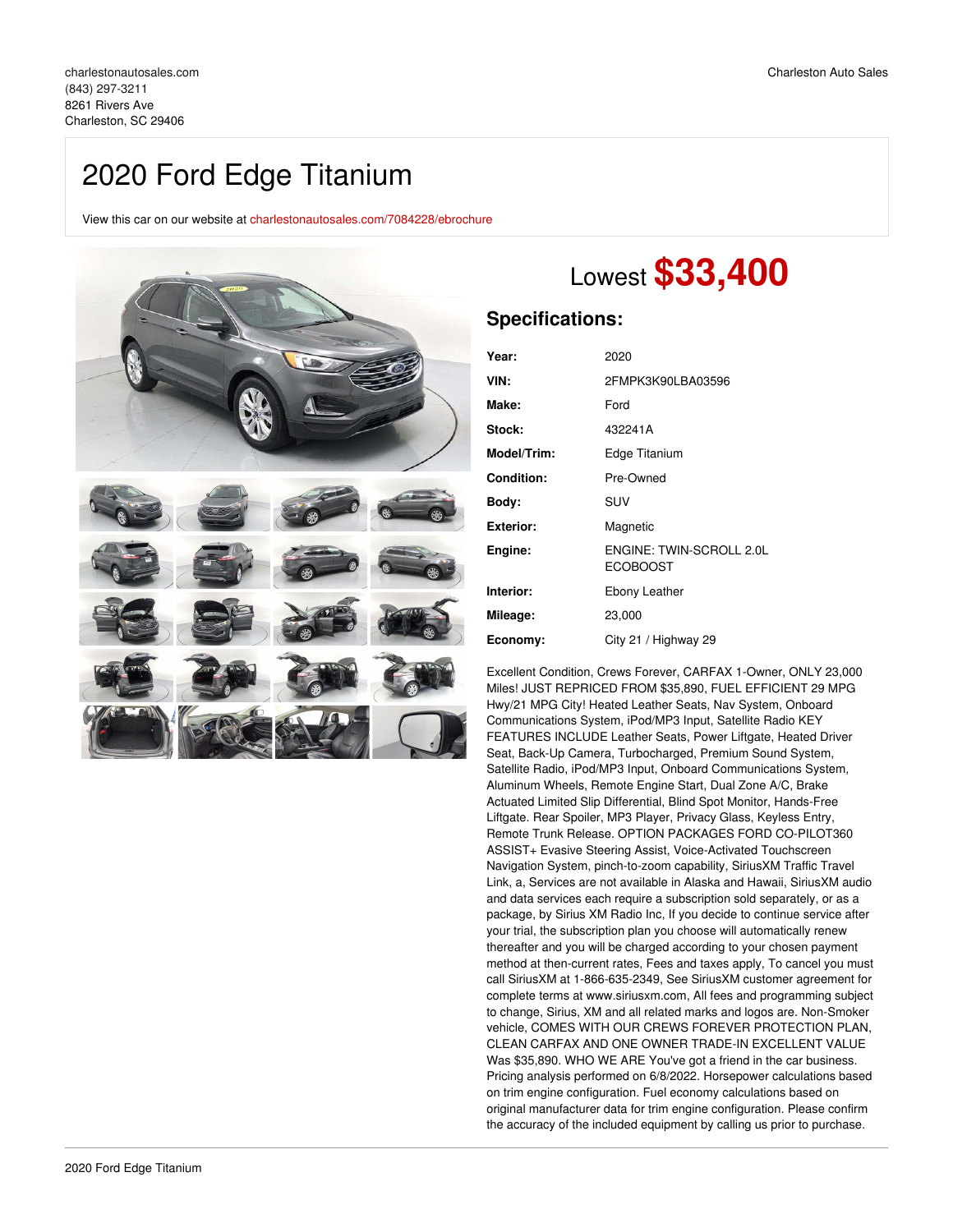

2020 Ford Edge Titanium

Charleston Auto Sales - (843) 297-3211 - View this car on our website a[tcharlestonautosales.com/7084228/ebrochure](https://charlestonautosales.com/vehicle/7084228/2020-ford-edge-titanium-charleston-sc-29406/7084228/ebrochure)

## **Installed Options**

#### **Interior**

- Heated Leather/Metal-Look Steering Wheel w/Auto Tilt-Away- Front Cupholder
- Rear Cupholder- Compass- Proximity Key For Doors And Push Button Start
- Remote Keyless Entry w/Integrated Key Transmitter, Illuminated Entry, Illuminated Ignition Switch and Panic Button
- Keypad- Remote Releases -Inc: Proximity Cargo Access
- FordPass Connect -inc: 4G LTE Wi-Fi hotspot that connects up to 10 devices (includes a complimentary trial subscription of 3 months or 3 gigabytes - whichever comes first, Wireless service plan required after trial subscription ends, Visit www.att.com/ford to start complimentary trail and sign up for a wireless service plan), Remote start w/specific time scheduling, lock and unlock, locate parked vehicle and check vehicle status ( service for 1 year from the vehicle sale date as recorded by the dealer)
- Garage Door Transmitter- Cruise Control w/Steering Wheel Controls
- Dual Zone Front Automatic Air Conditioning
- HVAC -inc: Underseat Ducts and Console Ducts Illuminated Locking Glove Box
- Driver Foot Rest- Full Cloth Headliner
- Interior Trim -inc: Aluminum Instrument Panel Insert, Aluminum Door Panel Insert, Piano Black/Aluminum Console Insert and Chrome/Metal-Look Interior Accents
- Leatherette Door Trim Insert
- Leather-Trimmed Heated Sport Bucket Seats -inc: 10-way power driver and front passenger seats (fore/aft, up/down, recline, tilt, lumbar) w/driver's side memory
- Driver And Passenger Visor Vanity Mirrors w/Driver And Passenger Illumination
- Day-Night Auto-Dimming Rearview Mirror
- Full Floor Console w/Covered Storage, Mini Overhead Console w/Storage, 4 12V DC Power Outlets and 1 120V AC Power Outlet
- Front And Rear Map Lights- Fade-To-Off Interior Lighting
- Full Carpet Floor Covering -inc: Carpet Front And Rear Floor Mats Carpet Floor Trim
- Cargo Area Concealed Storage- Trunk/Hatch Auto-Latch- Cargo Space Lights
- Memory Settings -inc: Door Mirrors and Steering Wheel
- FOB Controls -inc: Cargo Access and Windows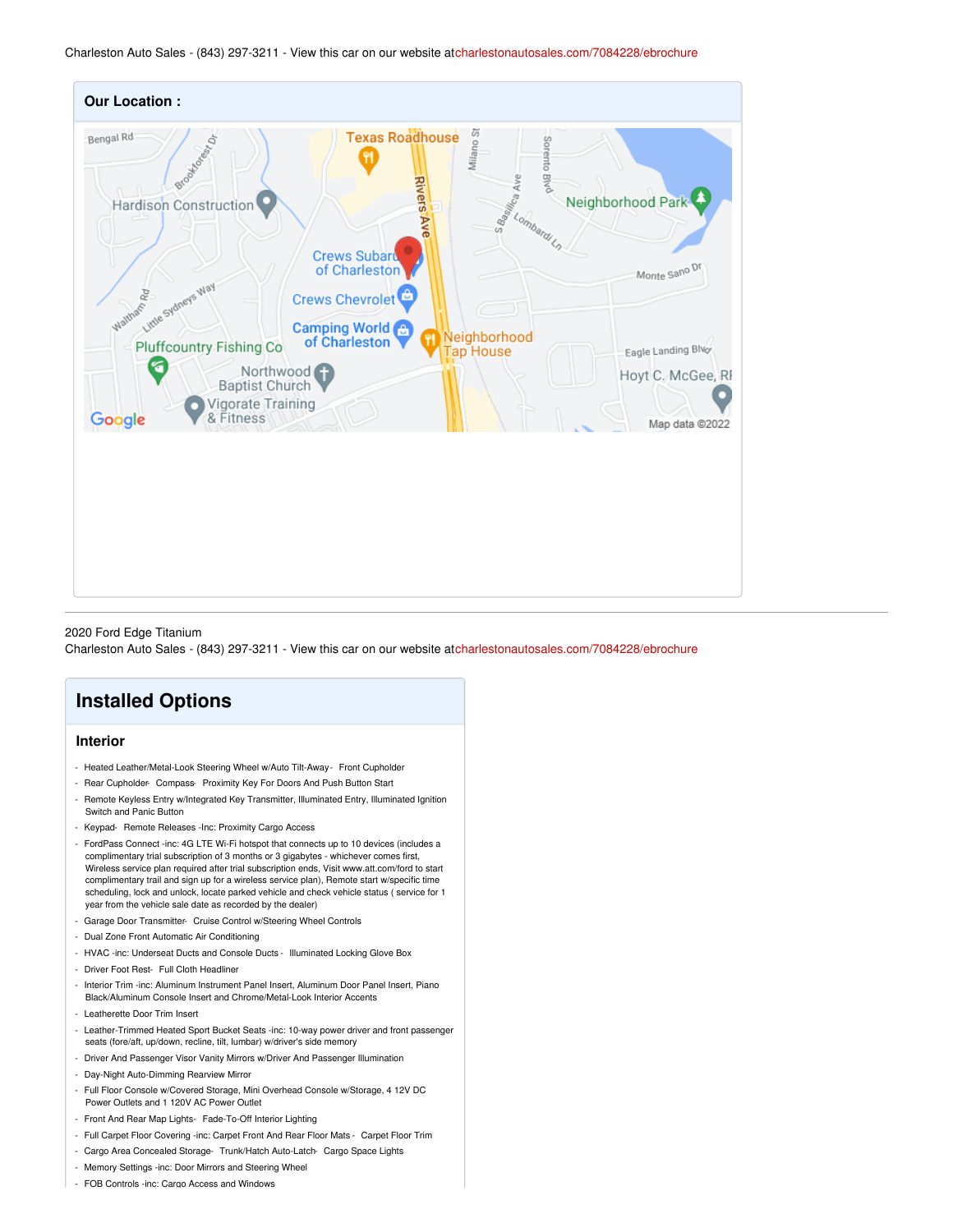- Instrument Panel Bin, Covered Dashboard Storage, Driver / Passenger And Rear Door Bins
- 8-Way Driver Seat- 8-Way Passenger Seat

- FOB Controls -inc: Cargo Access and Windows

- 60-40 Folding Split-Bench Front Facing Manual Reclining Fold Forward Seatback Leather Rear Seat
- Power Tilt/Telescoping Steering Column
- Gauges -inc: Speedometer, Odometer, Engine Coolant Temp, Tachometer, Trip Odometer and Trip Computer
- Power Rear Windows and Fixed 3rd Row Windows
- Power 1st Row Windows w/Driver And Passenger 1-Touch Up/Down
- Delayed Accessory Power- Power Door Locks w/Autolock Feature- Systems Monitor
- Trip Computer- Outside Temp Gauge- Digital/Analog Appearance
- Manual w/Tilt Front Head Restraints and Manual Adjustable Rear Head Restraints
- Front Center Armrest w/Storage and Rear Center Armrest- 2 Seatback Storage Pockets
- Seats w/Leatherette Back Material
- Securilock Anti-Theft Ignition (pats) Engine Immobilizer- Perimeter Alarm
- 4 12V DC Power Outlets- Air Filtration
- 4 12V DC Power Outlets and 1 120V AC Power Outlet

#### **Exterior**

- Chrome Side Windows Trim and Black Front Windshield Trim Chrome Door Handles
- Body-Colored Power Heated Side Mirrors w/Manual Folding and Turn Signal Indicator
- Fixed Rear Window w/Fixed Interval Wiper and Defroster- Deep Tinted Glass
- Speed Sensitive Rain Detecting Variable Intermittent Wipers w/Heated Wiper Park
- Fully Galvanized Steel Panels- Lip Spoiler- Metal-Look Grille w/Chrome Surround
- Power Liftgate Rear Cargo Access
- Tailgate/Rear Door Lock Included w/Power Door Locks Roof Rack Rails Only
- Autolamp Auto On/Off Projector Beam Led Low/High Beam Auto High-Beam Daytime Running Lights Preference Setting Headlamps w/Delay-Off
- LED Brakelights- Headlights-Automatic Highbeams- Front Fog Lamps
- Perimeter/Approach Lights- Laminated Glass- Black Bodyside Cladding
- Body-Colored Rear Bumper w/Black Rub Strip/Fascia Accent
- Body-Colored Front Bumper w/Black Rub Strip/Fascia Accent- Clearcoat Paint
- Compact Spare Tire Mounted Inside Under Cargo- Steel Spare Wheel
- Tires: P245/55R19 AS BSW- Wheels: 19" Luster Nickel-Painted Aluminum

#### **Safety**

- Heated Leather/Metal-Look Steering Wheel w/Auto Tilt-Away- Front Cupholder
- Rear Cupholder- Compass- Proximity Key For Doors And Push Button Start
- Remote Keyless Entry w/Integrated Key Transmitter, Illuminated Entry, Illuminated Ignition Switch and Panic Button
- Keypad- Remote Releases -Inc: Proximity Cargo Access
- FordPass Connect -inc: 4G LTE Wi-Fi hotspot that connects up to 10 devices (includes a complimentary trial subscription of 3 months or 3 gigabytes - whichever comes first, Wireless service plan required after trial subscription ends, Visit www.att.com/ford to start complimentary trail and sign up for a wireless service plan), Remote start w/specific time scheduling, lock and unlock, locate parked vehicle and check vehicle status ( service for 1 year from the vehicle sale date as recorded by the dealer)
- Garage Door Transmitter- Cruise Control w/Steering Wheel Controls
- Dual Zone Front Automatic Air Conditioning
- HVAC -inc: Underseat Ducts and Console Ducts Illuminated Locking Glove Box
- Driver Foot Rest- Full Cloth Headline
- Interior Trim -inc: Aluminum Instrument Panel Insert, Aluminum Door Panel Insert, Piano Black/Aluminum Console Insert and Chrome/Metal-Look Interior Accents
- Leatherette Door Trim Insert
- Leather-Trimmed Heated Sport Bucket Seats -inc: 10-way power driver and front passenger seats (fore/aft, up/down, recline, tilt, lumbar) w/driver's side memory
- Driver And Passenger Visor Vanity Mirrors w/Driver And Passenger Illumination
- Day-Night Auto-Dimming Rearview Mirror
- Full Floor Console w/Covered Storage, Mini Overhead Console w/Storage, 4 12V DC Power Outlets and 1 120V AC Power Outlet
- Front And Rear Map Lights- Fade-To-Off Interior Lighting
- Full Carpet Floor Covering -inc: Carpet Front And Rear Floor Mats Carpet Floor Trim
- Cargo Area Concealed Storage- Trunk/Hatch Auto-Latch- Cargo Space Lights
- Memory Settings -inc: Door Mirrors and Steering Wheel
- FOB Controls -inc: Cargo Access and Windows
- Instrument Panel Bin, Covered Dashboard Storage, Driver / Passenger And Rear Door Bins
- 8-Way Driver Seat- 8-Way Passenger Seat
- 60-40 Folding Split-Bench Front Facing Manual Reclining Fold Forward Seatback Leather Rear Seat
- Power Tilt/Telescoping Steering Column
- Gauges -inc: Speedometer, Odometer, Engine Coolant Temp, Tachometer, Trip Odometer and Trip Computer
- Power Rear Windows and Fixed 3rd Row Windows